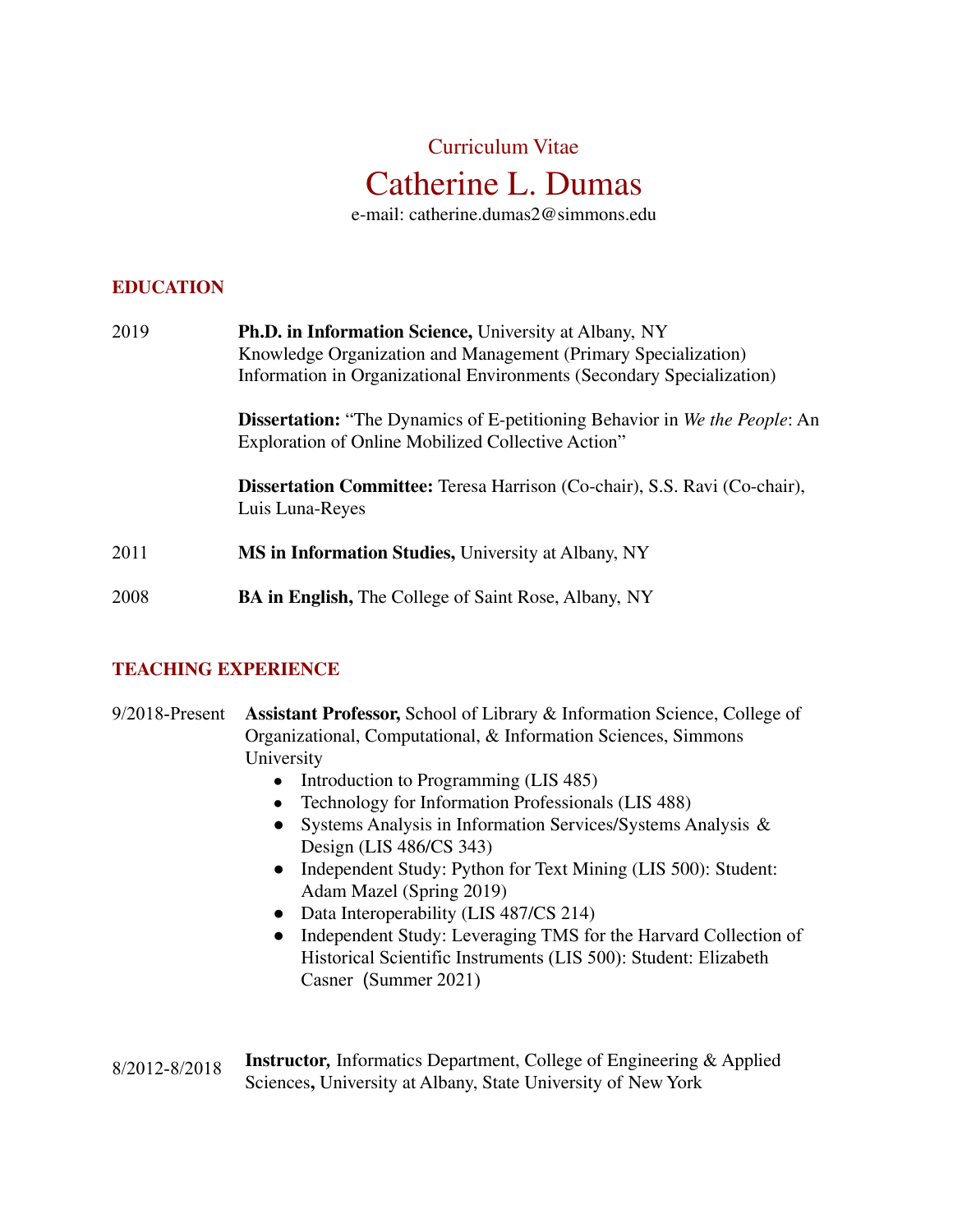- ● Senior Seminar: Topics in Informatics (Face-to-Face, Online & Blended)
- Current Topics in Social Media (Face-to-Face & Blended)
- Programming for Problem Solving (Online)
- Introduction to Computing and Information (Face-to-Face & Online)
- Introduction to Web Development (Online)
- **●** Contributed to the design of the Informatics Department's proposed Bachelor of Science Program

## **REFEREED JOURNAL ARTICLES**

- **Dumas, C.** (2021, in press). Electronic Petitioning as Online Collective Action: Examining the E-petitioning Behavior of an Extremist Group in We the People. *Information Polity.*
- Harrison, T.M., **Dumas, C.**, Depaula, N., Fake, T., May, W., Atrey, A., Lee, J., Rishi, L., and Ravi, S.S. (2021). Exploring e-petitioning and media: The case of #BringBackOurGirls.  *Government Information Quarterly.* <https://doi.org/10.1016/j.giq.2021.101569>
- **Dumas, C.,** LaManna, D., Harrison, T.M., Ravi, S.S., Kotfila, C., Gervais, N., Hagen, L., & Chen, F. (2015). Examining political mobilization of online communities through e-petitioning behavior in We the People. *Big Data & Society*, *2*(2), 2053951715598170.
- Budd, J. M. & **Dumas, C.** (2014). Epistemic multiplicity in iSchools: Expanding knowledge  through interdisciplinarity. *Canadian Journal of Information and Library Science* 38(4), 271-286. University of Toronto Press.

#### **BOOK CHAPTERS**

- Hagen, L., Harrison, T.M., and **Dumas, C.** (2018). Data analytics for policy informatics: The case of e-petitioning. In J. R. Gil-Garcia, T. A. Pardo, and L. F. Luna-Reyes (Eds.) *Policy Analytics, Modeling, and Informatics: Innovative Tools for Solving Complex Social Problems*.
- **Dumas, C.,** Harrison, T.M., and Zhao, X. (2017). What do the people think?: E-petitioning and policy decision making. In A. A. Paulin, L.G. Anthopoulos, and C. C. Reddick (Eds.)  *Beyond Bureaucracy: Towards Sustainable Governance Informatization*.
- Yuan, X. & **Dumas, C**. (2012). Cyber behaviors in seeking information. In Z. Yan (Ed.),  *Encyclopedia of Cyber Behavior* (pp. 365-382). Hershey: IGI Global.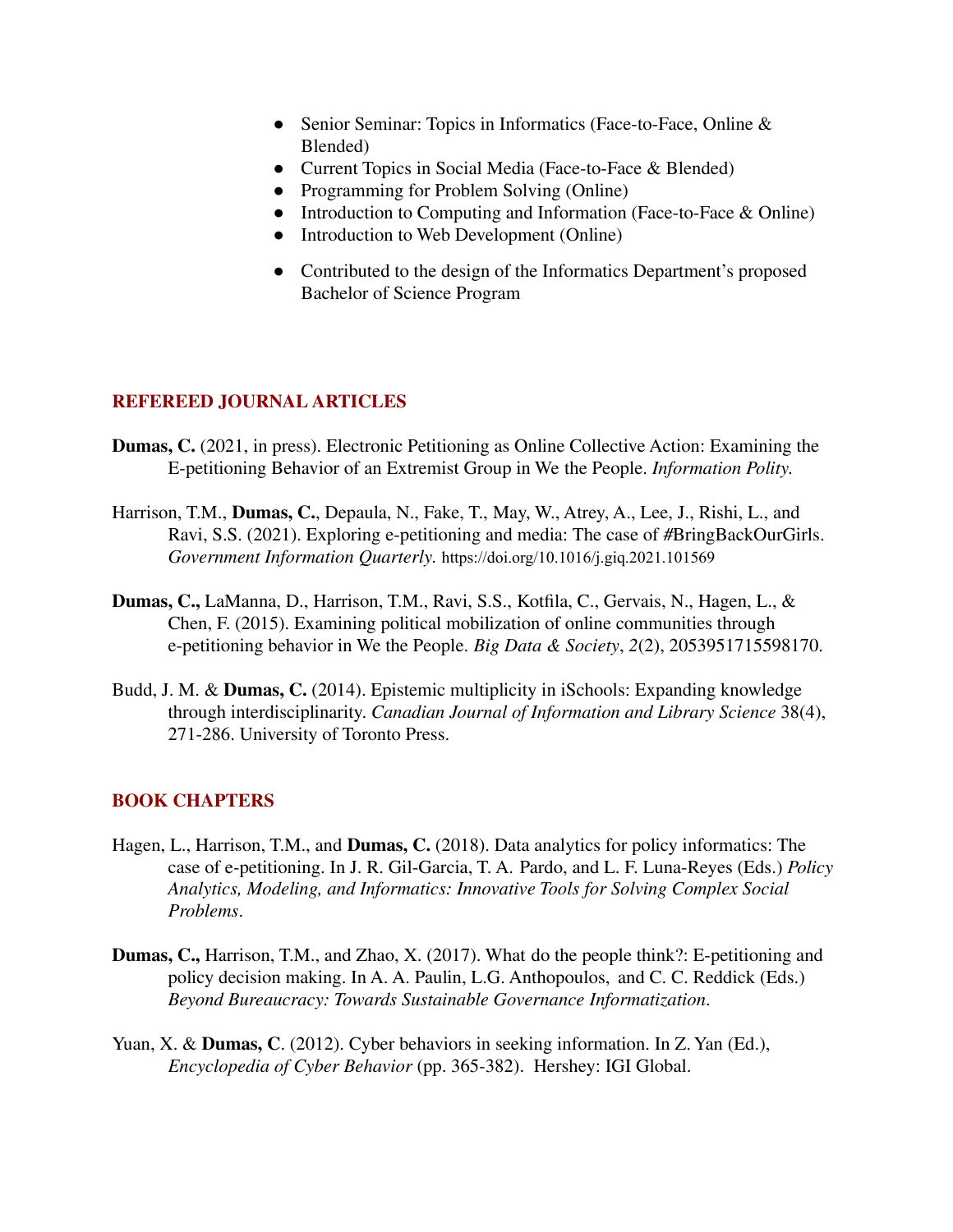#### **CONFERENCE PAPER PROCEEDINGS**

- *Conference on Digital Government Research*, Seoul, South Korea, June 17 20, 2020. pp **Dumas, C.** (2020). Electronic petitioning as online collective action: Exploring the systematic and strategic e-petitioning behavior of an extremist group in We the People. *International* 7–15 <https://doi.org/10.1145/3396956.3398258>
- Harrison, T.M., **Dumas, C.**, Depaula, N., Fake, T., May, W., Atrey, A., Lee, J., Rishi, L., and Ravi, S.S. (2017). E-Petitioning and online media: The case of #BringBackOurGirls.  In *Proceedings of the 18th Annual International Conference on Digital Government Research* (pp. 11-20). ACM.
- **Dumas, C.,** LaManna, D., Harrison, T. M., Ravi, S.S., Hagen, L., Kotfila, C., and Chen F. (2015). E-petitioning as collective political action in We the People. *iConference Proceedings*.
- Harrison, T. M., **Dumas, C**., Kotfila, C., LaManna, D., & Ravi, S. (2014). We the People: US e-petitioning as technology-mediated social action. In *Annual Conference of the International Communication Association*, Seattle, WA.
- Budd, J., & **Dumas, C.** (2014). Challenges to creative communication: Prolegomena to narrative  reformation. In *Proceedings of the Annual Conference of CAIS.*

#### **OTHER PUBLICATIONS**

 **Dumas, C**., & Rorissa, A. (2014). ASIS&T: The student perspective. *Bulletin of the Association for Information Science and Technology*, *40*(5), 23-27.

## **MANUSCRIPTS IN PROGRESS**

- **Dumas, C. (**In preparation). Electronic Petitioning Activity as a Reaction to "Focusing Events" in the Public Sphere: Case Study of Police Brutality Petitions in *We the People.*
- Pollock, D., Williams, R., & **Dumas, C.** (In preparation). Lessons learned: Musings on teaching technology in library and information science. (Submission to Journal of Education for Library and Information Science.)
- Kostic, Z., **Dumas, C.**, & Pratt, S.(under revision). Exploring Natural Mid-air Interaction in Data Visualization. (Submission for IEEE TVCG Transactions on Visualization and Computer Graphics Journal.)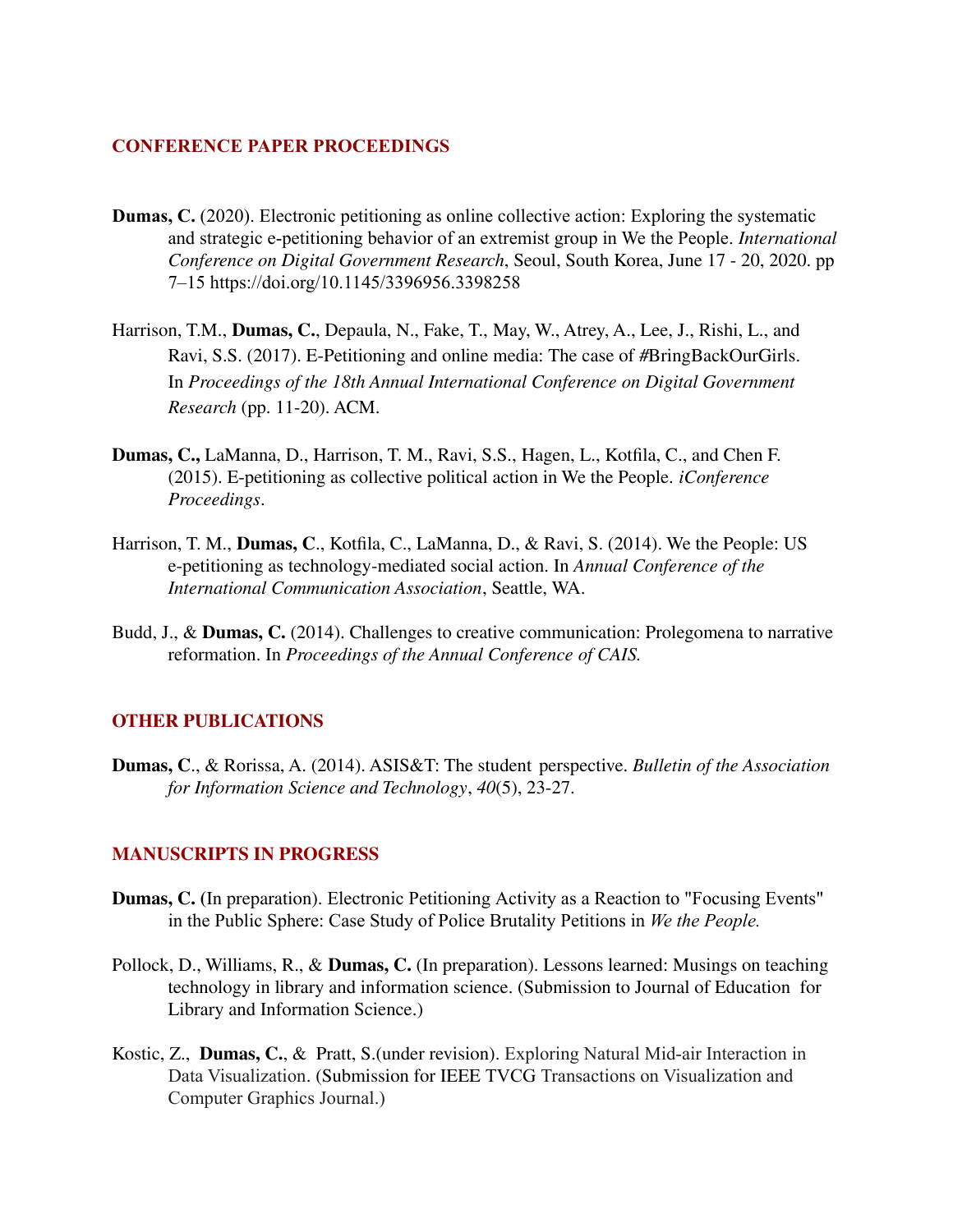## **AWARDS/HONORS**

| 2017      | <b>Best Research Paper Award</b> for "E-Petitioning and Online Media: The         |
|-----------|-----------------------------------------------------------------------------------|
|           | Case of #BringBackOurGirls". 18 <sup>th</sup> Annual International Conference on  |
|           | Digital Government Research, Staten Island, New York                              |
| 2015      | Best Poster Award for "E-petitioning: Exploring Citizen's Contributions           |
|           | to the Policy Making Process".16 <sup>th</sup> Annual International Conference on |
|           | Digital Government Research, Phoenix Arizona                                      |
| 2012      | Kathy Turek Women and Technology, Initiatives for Women Award,                    |
|           | University at Albany, State University of New York                                |
| 2012-2013 | New Leaders Award, Association for Information Science & Technology,              |
|           | Mentor: Dr. Rong Tang                                                             |
| 2012      | <b>Best Poster Award</b> for "Social Network Analysis: Examining                  |
|           | Co-authorship and Aquaintanceship of a Multidisciplinary College in a             |
|           | Research University (CCI - SUNY Albany)" with Jayadevan Vijayan,                  |
|           | Maleq Kahn & Chris Kuhlman. New Trends in Computing and Informatics               |
|           | Research, The University at Albany, State University of New York                  |
| 2011      | <b>Excellence in Service</b> to the College and/or University Community Award     |
|           | College of Computing and Information, University at Albany, State                 |
|           | University of New York                                                            |
|           |                                                                                   |

## **GRANTS/FUNDING**

| 2021 | Increasing trust in VR through personalized behavioral recommender<br>system - BeCool PI: Catherine Dumas, Co-PI's: Lukasz Porwol, Zona              |
|------|------------------------------------------------------------------------------------------------------------------------------------------------------|
|      | Kostic, and Nili Steinfeld (proposal submitted to Facebook, &75,000)                                                                                 |
| 2021 | AI & VR driven Next-Generation Online Communication NGI (Next                                                                                        |
|      | Generation Internet) (\$15,000)                                                                                                                      |
| 2021 | LeapVis: Enabling a Remote Data Visualization Gesture Interface Usability                                                                            |
|      | Study During COVID-19, Co-PI's: Catherine Dumas, Sarah Pratt, COCIS                                                                                  |
|      | Innovation Fund - Awarded (\$1784.73)                                                                                                                |
| 2021 | Creating an infrastructure for innovative research and collaboration:                                                                                |
|      | Information Science & Technology Lab: Co-PI's: Naresh Agarwal, Rong                                                                                  |
|      | Tang, Colin Rhinesmith, Catherine Dumas, Rachel Williams, Kyong Eun                                                                                  |
|      | Oh, and Danielle Pollock, COCIS Innovation Fund - Awarded November,                                                                                  |
|      | 2020 (\$5000)                                                                                                                                        |
| 2020 | XR Remote Lecturing and Training Study, COCIS Innovation Fund, PI                                                                                    |
|      | <b>Catherine Dumas</b> - Awarded (\$5000)                                                                                                            |
| 2016 | Funding to design and teach a blended (online/face-to-face) version of the<br>Senior Seminar in Informatics course as part of a grant awarded to the |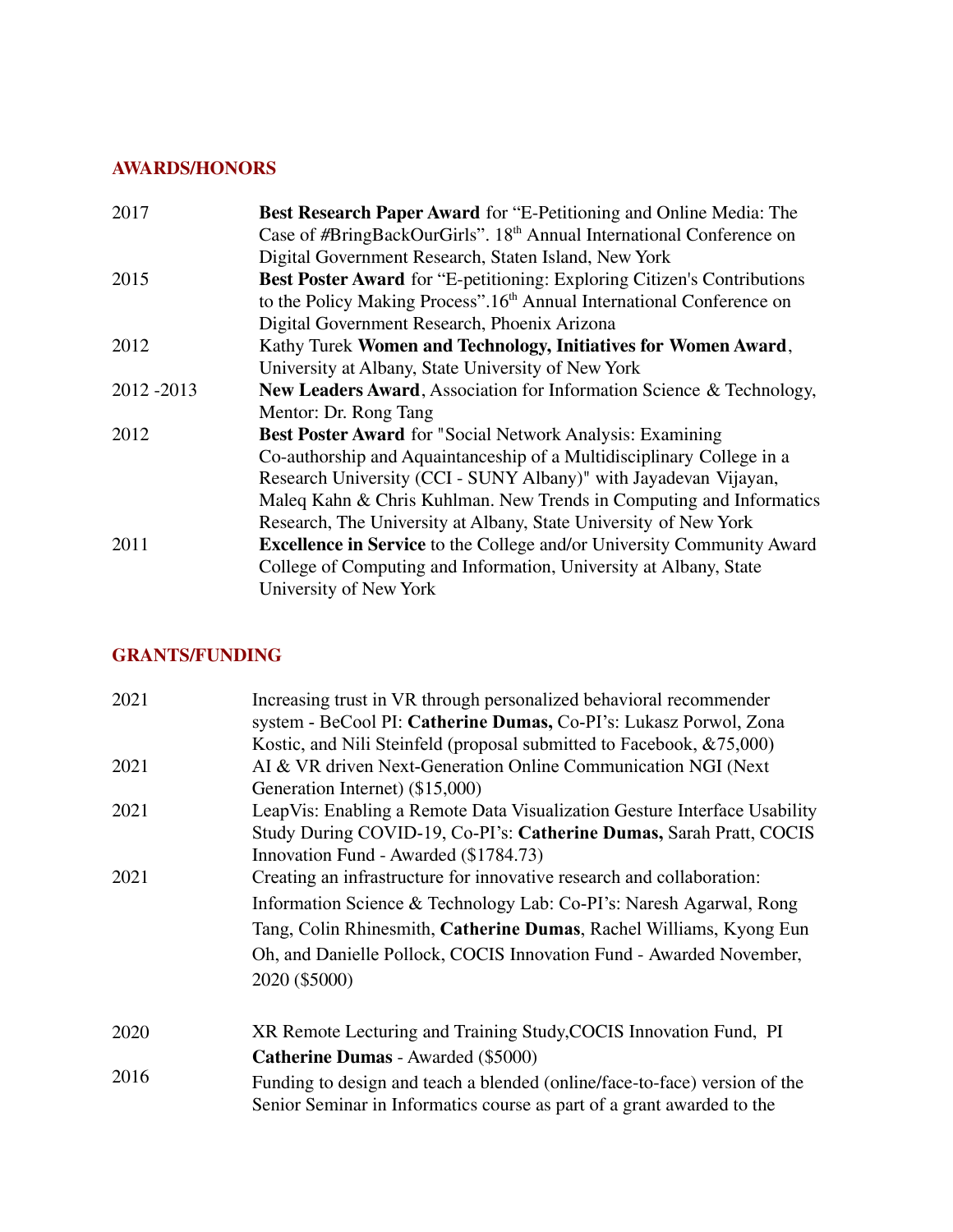|      | Institute for Teaching, Learning and Academic Leadership at the University |
|------|----------------------------------------------------------------------------|
|      | at Albany, \$1500                                                          |
| 2015 | University Auxiliary Services program grant for ASIS&T Student Chapter     |
|      | Open Source Festival, \$500.00                                             |
| 2014 | University Auxiliary Services program grant for ASIS&T Student Chapter     |
|      | Open Source Festival, \$250.00                                             |
| 2013 | University Auxiliary Services program grant for ASIS&T Student Chapter     |
|      | Open Source Festival, \$250.00                                             |
| 2012 | University Auxiliary Services program grant for ASIS&T Student Chapter     |
|      | Open Source Festival, \$250.00                                             |
| 2012 | Association for Information Science & Technology New Leaders Award,        |
|      | \$1500                                                                     |
| 2012 | Kathy Turek Women and Technology Award, Initiatives for Women to           |
|      | support research, \$500.00                                                 |
| 2012 | University Auxiliary Services program grant for ASIS&T Student Chapter     |
|      | Technical Workshop Series, \$300.00                                        |
| 2012 | College of Computing & Informatics, State University of New York at        |
|      | Albany for ASIS&T Student Chapter Open Source Festival, \$1300             |
| 2011 | University Auxiliary Services program grant for ASIS&T Student Chapter     |
|      | Open Source Festival, \$250.00                                             |
|      |                                                                            |

## **CONFERENCE PARTICIPATION/ACTIVITIES**

#### **Panels**

- Expedition. *International Conference on Digital Government Research*. Omaha, Nebraska, June 9-11, 2021. Virtual Conference. Porwal, L. & **Dumas, C.**, (2021). VR-Dialogue - The AI-powered e-Participation Research
- Hagen, L., Greyson, D., Fox, A., Koltai, K., & **Dumas, C**. (2021, Accepted). Social Media, Vaccines, and Partisan Division of Health Information. 84th Annual Meeting Association for Information Science & Technology. Salt Lake City, Utah, October 30-November 2, 2021.
- Pollock, D., Williams, R., **Dumas, C.**, Rhinesmith, C., Tang, R. (2021). Innovation & Equity IS&T Faculty Panel, 10th Allen Smith Symposium, Simmons University, April 30, 2021.
- Pollock, D., Williams, R., **Dumas, C.,** Agarwal, N.K., & Erdelez, S. (2019). Teaching Technology in Library and Information Science: Preparing Students with Diverse Needs for the Challenges of an Interconnected World. 82<sup>nd</sup> Annual Meeting Association for Information Science & Technology, Melbourne, Australia, October 19-23.
- **Dumas, C.,** and Veilleux, N. Seibel S., Pak C., Hayes, V. & Carleton, C. (2019) Women in Technology. Simmons Sharkhack. Simmons University.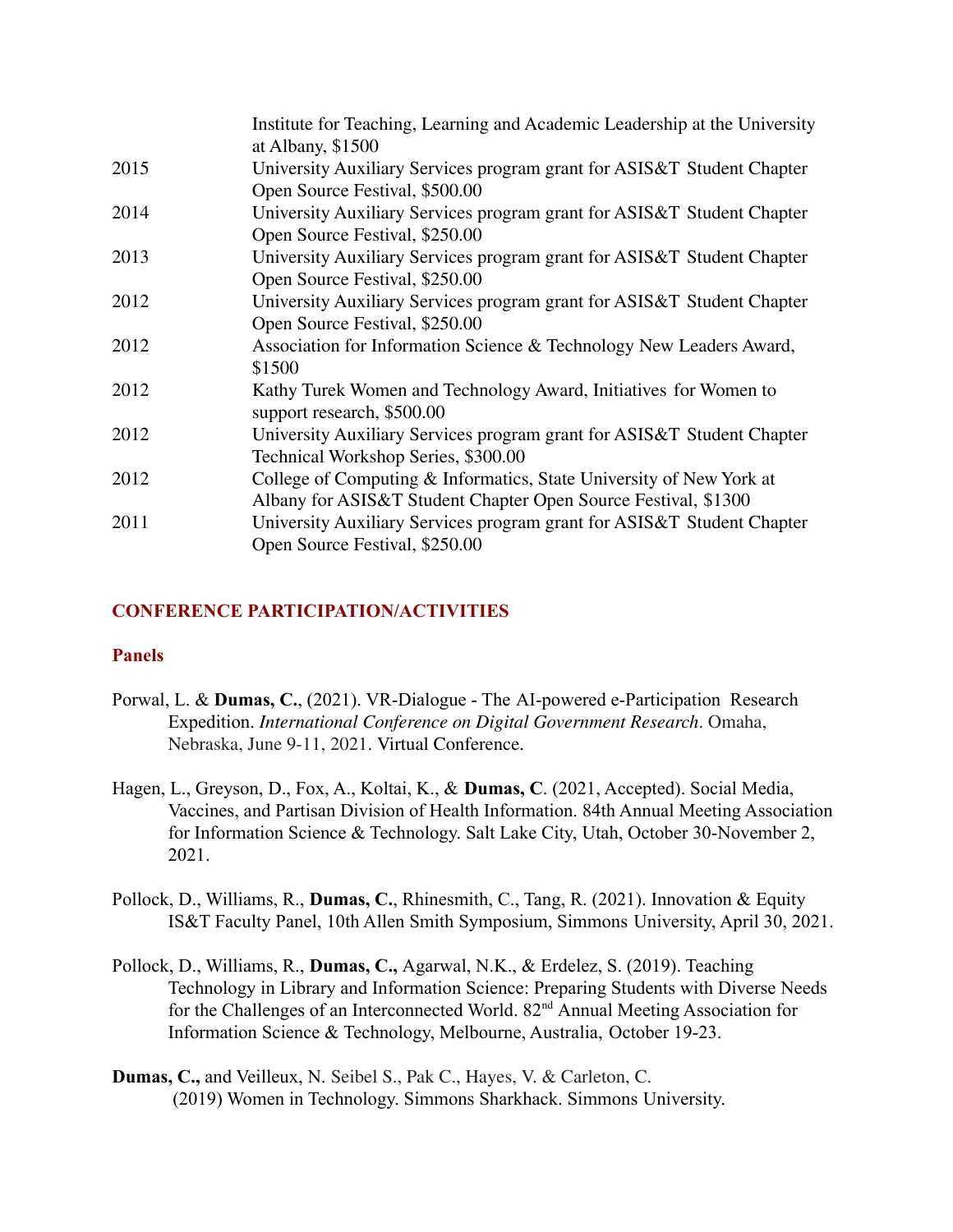- Alperin, J. P., **Dumas, C**., Karami, A., Moscrop, D., Singh, V., Zamir, H., ... & Dorsch, I. (2018). Politicians & the Public: The Analysis of Political Communication in Social Media. ASIST Annual Meeting, Vancouver, BC.
- **Dumas**, C. (2016). Exploring E-petitioning Systems in the United States: 21st Century Citizen Action. Petitioning East and West: Historical Forms of Participation with Contemporary Application to Digital Government. Presented at the *17th International Digital Government Research Conference on Digital Government Research.*
- Frankl, P., Stent, A., Gonsiorowski, E., and **Dumas, C**. (2016). Graduate School. ACM-W New York Celebration of Women in Computing in Lake George, NY
- Hagen, L., Kropczynski, J., **Dumas, C.,** Lee, J., Vasquez, F. E., & Rorissa, A. (2015). Emerging  trends in the use and adoption of E-participation around the world. In *Proceedings of the Association for Information Science and Technology*, *52*(1), 1-4.
- **Dumas, C.,** Gervais, N., Horowitz, L., Kassab, D. (2013). Team Based Learning: An Instructional Strategy that Works! Conference on Instruction & Technology, SUNYIT, Utica, NY

#### **Posters**

- Mazel, A., & **Dumas, C**. (2019). Computational analyses of the relation of theme and genre in the writing of aphra behn.  $82<sup>nd</sup>$  Annual Meeting Association for Information Science  $\&$ Technology, Melbourne, Australia, October 19-23.
- **Dumas, C.,** Erdelez, S., Pomerantz, J., & Parthiban, V. (2019). Usability Testing of LUI: A New Human-computer Interface for Large Displays. 82<sup>nd</sup> Annual Meeting Association for Information Science & Technology, Melbourne, Australia, October 19-23.
- **Dumas, C**. (2019). Exploring E-petitioning and Twitter Behavior in 'We the People'. International Conference on Social Media & Society (#SMSociety). Toronto, Canada, July 19-21, 2019.
- Shao, Z., Harrison, T. M., May, W. C., Barbeisch, V. E., **Dumas, C**. L. (2018, May). Is E-petitioning A Real Opportunity for Politically Disadvantaged Groups? Voices for Women and Ethnic Minorities on 'We the People' Website. 68<sup>th</sup> Annual International Communication Association Conference: Voices, Prague, Czech Republic.
- **Dumas, C**. L., Atrey, A., Lee, J., Harrison, T. M., Fake, T., Zhao, X., & Ravi, S. S. (2016, June).  E-petition Information Diffusion in Online Social Networks. In *Proceedings of the 17th*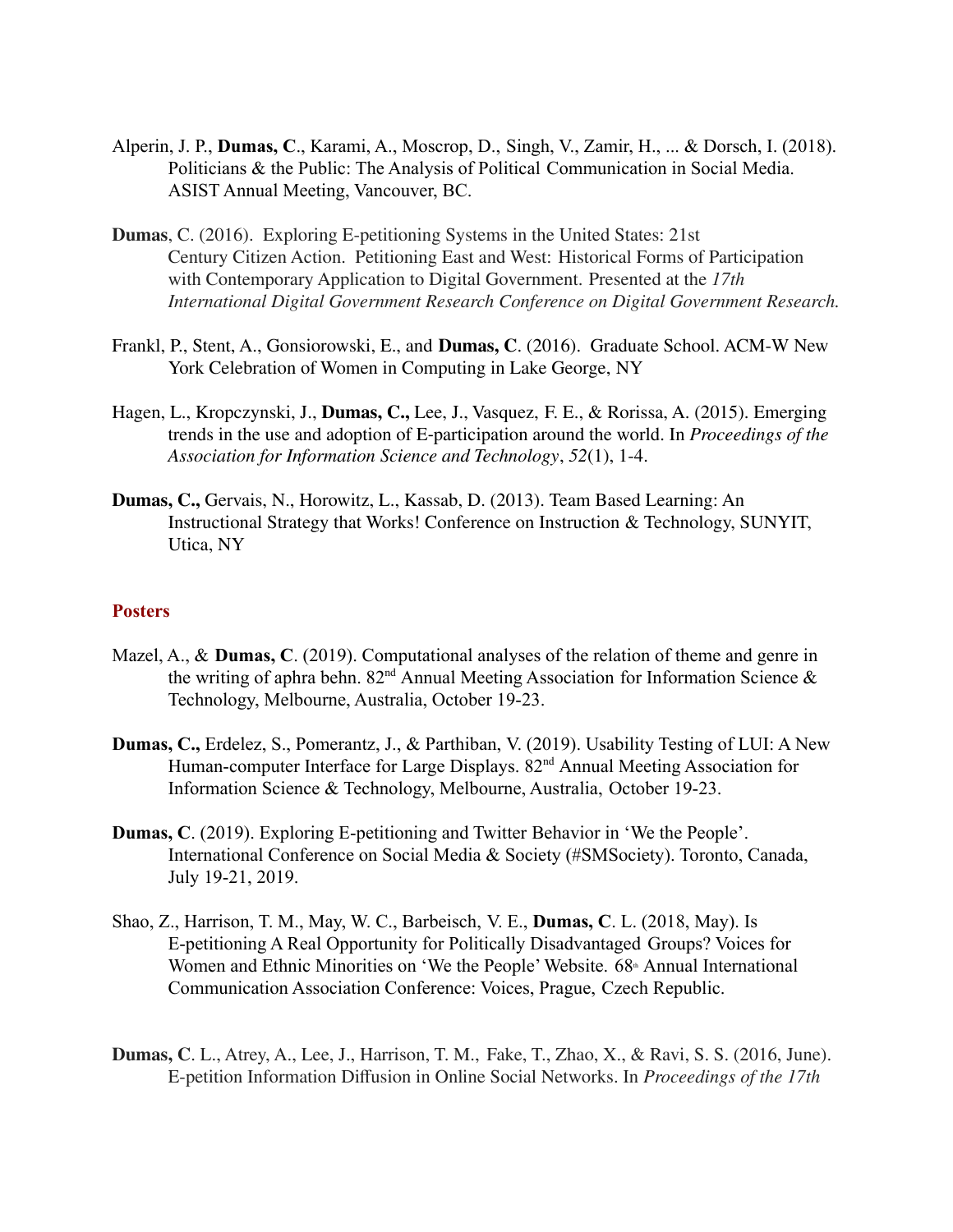*International Digital Government Research Conference on Digital Government Research* (pp. 515-517). ACM

- **Dumas, C. L**. (2015, May). E-petitioning: exploring citizen's contributions to the policy making  process. In *Proceedings of the 16th Annual International Conference on Digital Government Research* (pp. 335-337). ACM. Best Poster Award.
- **Dumas, C.,** Vijayan, J., Kahn, M., & Kuhlman, C. (2012). Social network analysis: Examining co-authorship and acquaintanceship of a multidisciplinary department in a research  university. *#influence12: Symposium & Workshop: Measuring Influence on Social Media,* Dalhousie University, School of Information Management, Halifax, Nova Scotia, Canada
- Yuan, X., Belkin, N., Jordan, C., & **Dumas, C**. (2011). Design of a study to evaluate the effectiveness of a spoken language interface to information systems. In *Proceedings of the Association for Information Science and Technology*, 48(1), 1-3**.**
- Yuan, X, **Dumas, C.,** Belkin, N., & Jordan, C. (2011). Design of a study to evaluate the effectiveness of a spoken language interface to information systems. Human Computer Interaction Workshop, Google Campus, Mountain View, CA

#### **Workshops**

- Porwol, L., & **Dumas, C.**, (2021). From A desk to Lecture Hall: A Tutorial on Virtual e Gov and e-Part Event Delivery. International Conference on Digital Government Research. Omaha, Nebraska, June 9-11, 2021. Virtual Conference.
- Karami, A., Hagen, L. **Dumas, C**., Ilhan, A., Jarrahi, M.H., & Zimmerman, T. (2021, Accepted) Workshop on Social Media Research, Challenges, and Opportunities, 84th Annual Meeting Association for Information Science & Technology. Salt Lake City, Utah, October 30-November 2, 2021.
- Crowston, K., Fleishman, K., Mostafa, J., Lin, X., Shah, C., Karami, A., Jarrahi, M.H., & **Dumas, C**. (2020). Best Practices for Grant Proposal Development: NSF, NIH, IMLS, IARPA, Amazon, and Google. 83rd Annual Meeting Association for Information Science & Technology, Pittsburgh, PA, October 23-28, 2020.
- **Dumas, C.,** Bellanti, B., and Ren, M. (2019) GIT: The Version Control You Need to Know. Sharkhack Simmons. Simmons University.
- **Dumas, C.**, Ibanez, L., Kassab, D., and Weintraub, E. (2016). Git: An Essential Collaboration Tool in Software Engineering. ACM-W New York Celebration of Women in Computing in Lake George, NY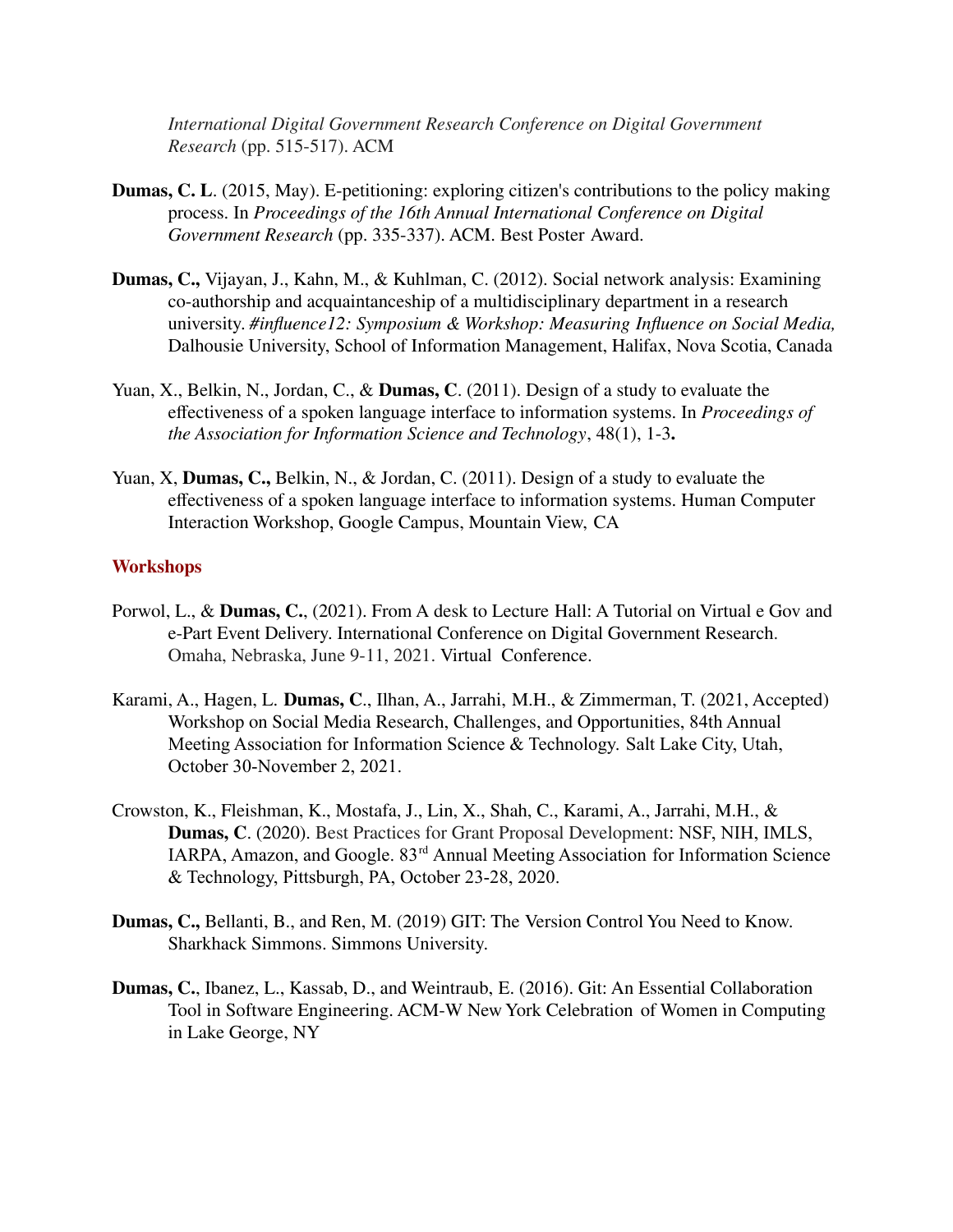- **Dumas, C**., Kassab, D., Goodall, J. Ibanez, L. (2015). Open Source as Context to Cultivating Technical and Social Skills. Grace Hopper Celebration of Women in Computing, Houston, TX
- Khan, M., Kuhlman, C., Ravi, S.S., **Dumas, C.,** (2015). Use of CINET in Education and Research. University at Albany, Albany, NY

#### **Talks**

- **Dumas, C.,** LaManna, D. Harrison, T.M., Ravi, S.S., Kotfila, C., Gervais, N., Hagen, L., and Chen, F. (2014). Examining political mobilization of online communities through E-Petitioning Behavior in We the People (extended abstract) Social Media & Society Conference, Ryerson University, Toronto, Canada
- Ku, M., Rethemeyer, R.K., & **Dumas, C.** (2013). The dynamics of academic knowledge sharing: An empirical analysis of social capital and homophily in a coauthorship network. In  *Proceedings of Public Management Research Conference*. Madison, Wisconsin
- **Dumas, C.** (2011). Study of User Perceptions of PubMed Interface, Search and Browsing Behaviors, New York Celebration of Women in Computing, Albany, NY

## **DOCTORAL COLLOQUIUM/SYMPOSIUM**

16<sup>th</sup> Annual International Conference on Digital Government Research, Phoenix Arizona, May 27-30, 2015

 Association for Information Science & Technology Annual Meeting, Wash. DC, October 27-November 2, 2017

#### **RESEARCH EXPERIENCE**

- 5/2013-6/2019 **Data Analyst***,* Project Petition, working with Dr. Teresa Harrison, Communication Department, Dr. S.S. Ravi and Dr. Feng Chen, Computer Science Department, Dr. Ozlem Uzuner, Information Studies, and several other graduate students, University at Albany, State University of New York
	- ● Worked with large data sets of petition signatures and petitions from online petition websites
	- Explored petition information diffusion using Twitter data
	- ● Analyzed the data using different research techniques namely, data mining and social network analysis
	- Managed database of e-petition data

5/2013-8/2013 **Software Evaluator,** Kitware Inc., Clifton Park, NY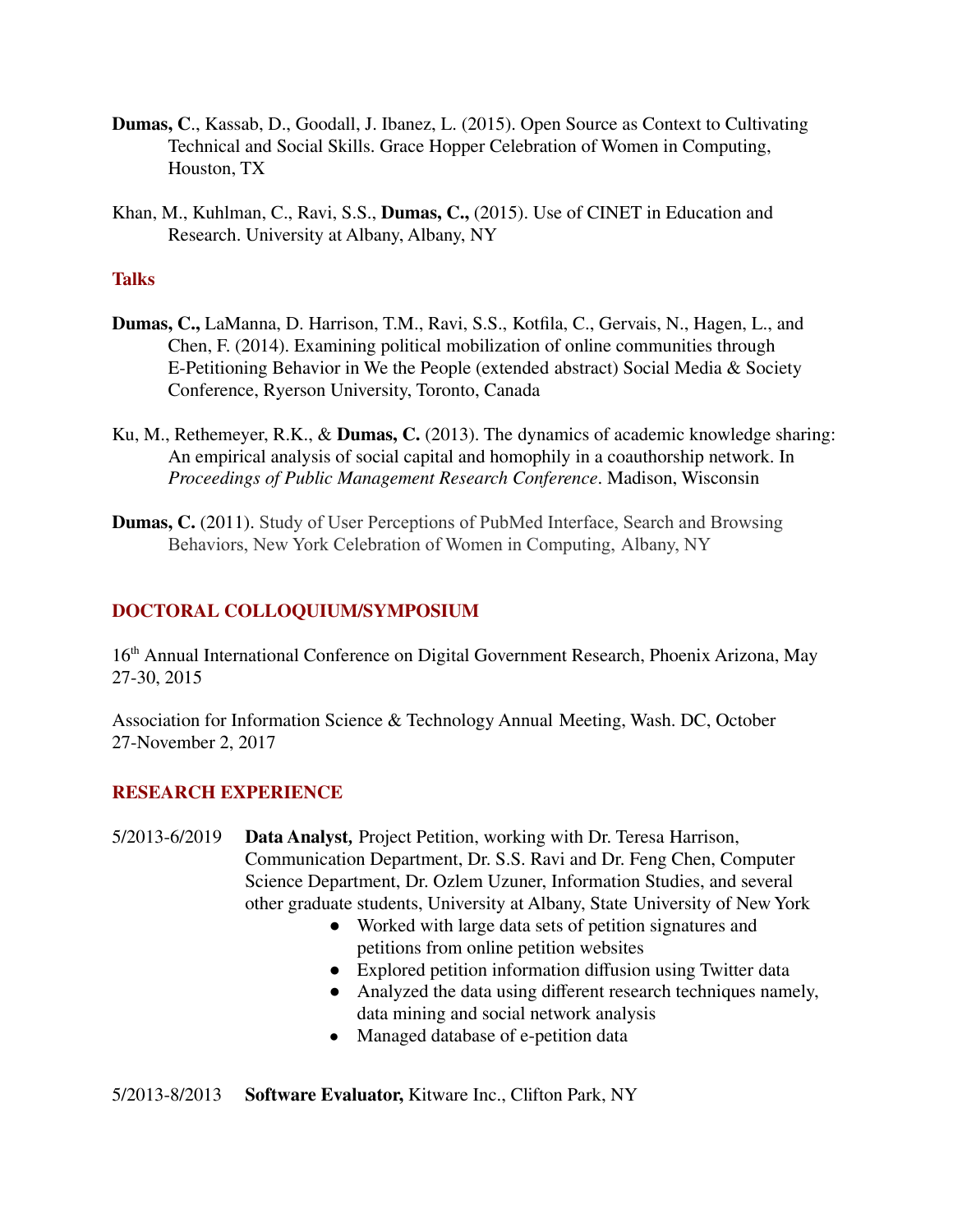- Reviewed third party code to evaluate and test software
- ● Trained with MUMPS, Python, CMake, Administration tools for Windows and Linux
- ● Researched tools for semantic web healthcare EHR and helped write report to be used for funding proposal
- 1/2011-8/2011 **Research Assistant,** Human Computer Interaction Lab, under the direction of Dr. Xiaojun Yuan, College of Computing and Information, University at Albany
	- **●** Recruited and scheduled 48 subjects to participate in user study project "Investigating People's Search Behavior on Medical-Related Tasks."
	- ● Ran all 48 experiments, collected the data through logging software and other instruments, and observed the users interaction during the search sessions.
	- ● Conducted and transcribed 48 exit interviews for further analysis.
- 9/2010-8/2012 **Graduate Research Assistant**, Human Computer Interaction Lab, for Dr. Xiaojun Yuan, College of Computing and Information, University at Albany
	- ● Designed and conducted a Wizard-of-Oz study of spoken language recognition interface to investigate the efficacy and usability of spoken and gestural interaction with information systems.
	- ● Designed numerous factual, interpretive, and exploratory tasks that were used in "Speak To Me" experiments to test information retrieval systems
	- ● Conducted experiments with 25 pilots; Conducted exit interviews with 25 pilot subjects.
	- ● Evaluated prototype interface/systems, employed heuristic evaluation and cognitive walkthrough methods.
	- ● Conducted research and wrote literature reviews on several areas of research within the field of Human Computer Interaction.
	- ● Conducted pilot studies for data collection in a project involving medical queries
	- ● Created tutorials for prototype interfaces for subjects in experiment.
- 2/2010-7/2010 **Special Projects Coordinator,** Internship, New York Library Association, Guilderland, NY
	- Research assistant for executive director on several projects
	- Collected and organized information in company's databases
	- Provided content management on various company websites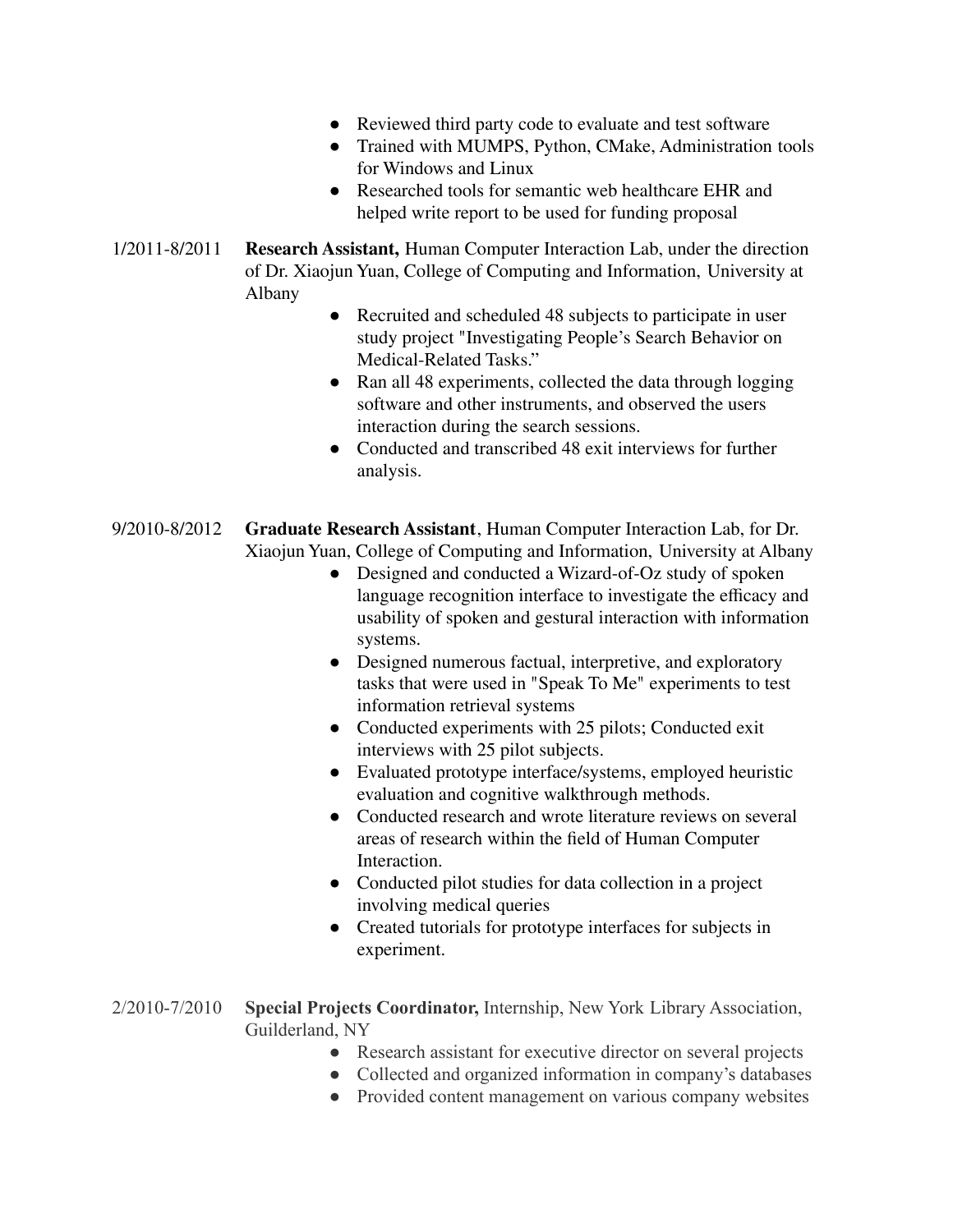- Created lists of contact data to be used in mailings
- Edited publications, programs, and other circulating materials
- Collaborated with staff in facilitating Lobby Day, 2010, Empire State Book Festival, and NYS Writers Hall of Fame Gala

#### **RESEARCH INTERESTS**

 Online collective action, analyzing e-petitioning behavior, analyzing social media content, social network analysis in online communities and organizations, information diffusion, social informatics, human computer interaction, usability testing, open source, extended reality.

#### **TECHNICAL SKILLS**

- **Web Development:** HTML, CSS, JavaScript
- **Databases:** MySQL, Access
- **Programming:** R, Python
- **Version Control Systems**: Git
- **Statistical Tools:** R, SPSS
- **Network Analysis Tools**: R, Gephi, UCINET, CINET, NodeXL
- **Usability Testing Tools**: TechSmithMorae
- **Online Learning Development Tools**: Camtasia, Blackboard, Moodle
- **Operating Systems:** Windows, Mac, Linux

## **SIMMONS SERVICE**

| 2019-2021        | <b>Sub-Committee Organizer, Allen Smith Symposium, Innovation &amp;</b><br>Inclusion: Technology, Ethics and the Future of LIS |
|------------------|--------------------------------------------------------------------------------------------------------------------------------|
| $2021 -$ Present | <b>Co-Director, SLIS UX &amp; Emerging Technologies Lab</b>                                                                    |
| 2019 -- Present  | <b>Chair, COCIS Technology Committee</b>                                                                                       |
| 2019 -- Present  | <b>Committee Member, SLIS IS&amp;T Concentration Committee</b>                                                                 |
| $2018 -$ Present | <b>Faculty Advisor, Student Chapter User Experience Professionals</b><br>Association (UXPA)                                    |
| $2018 -$ Present | Committee Member, SLIS Panel on Adjunct Review and<br>Recommendation (PARR)                                                    |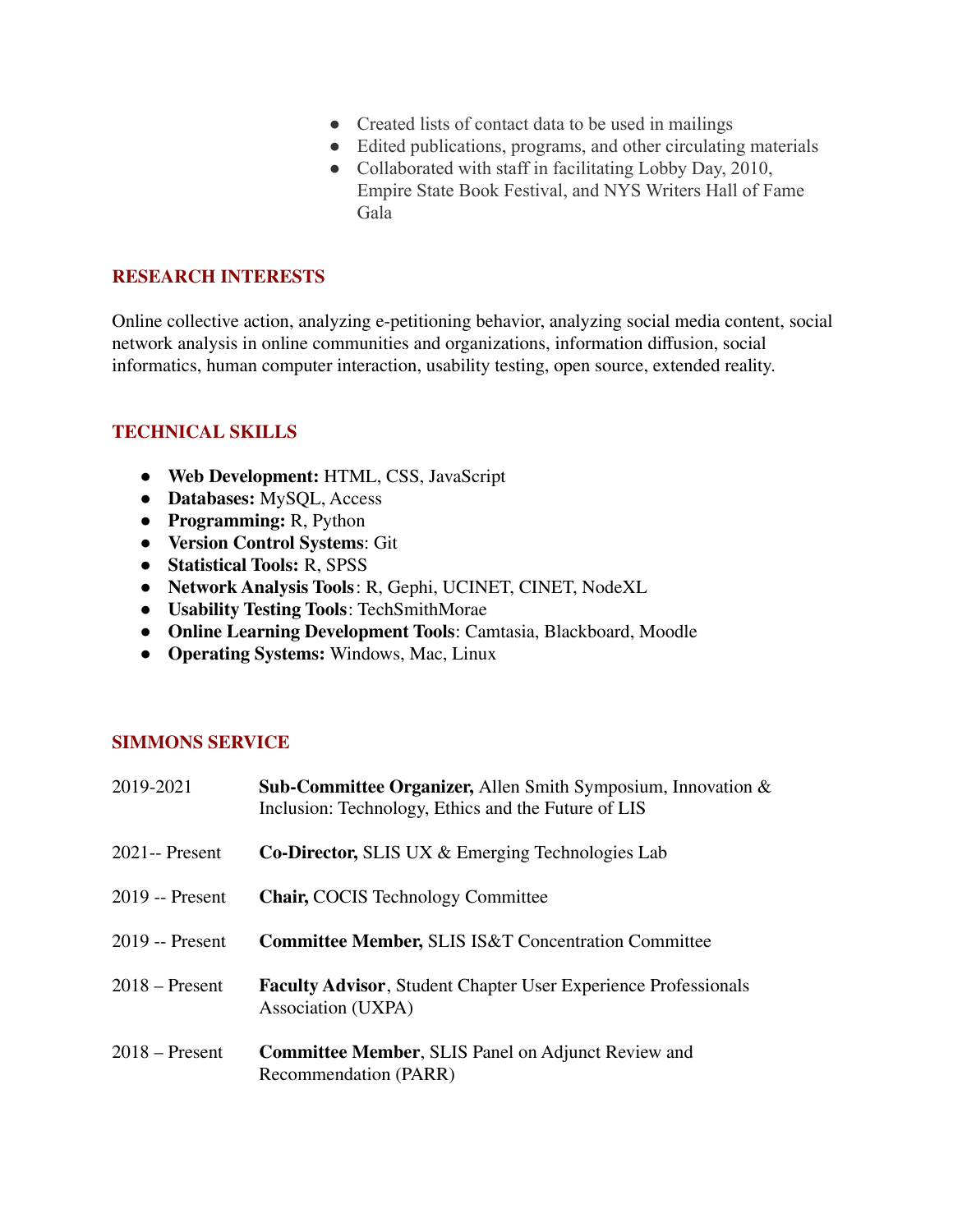#### **PROFESSIONAL AFFILIATIONS/MEMBERSHIPS**

 Association for Information Science & Technology Association for Computing Machinery Women Digital Government & Society International Network of Social Network Analysis

#### **PROFESSIONAL ORGANIZATION COMMITTEE SERVICE**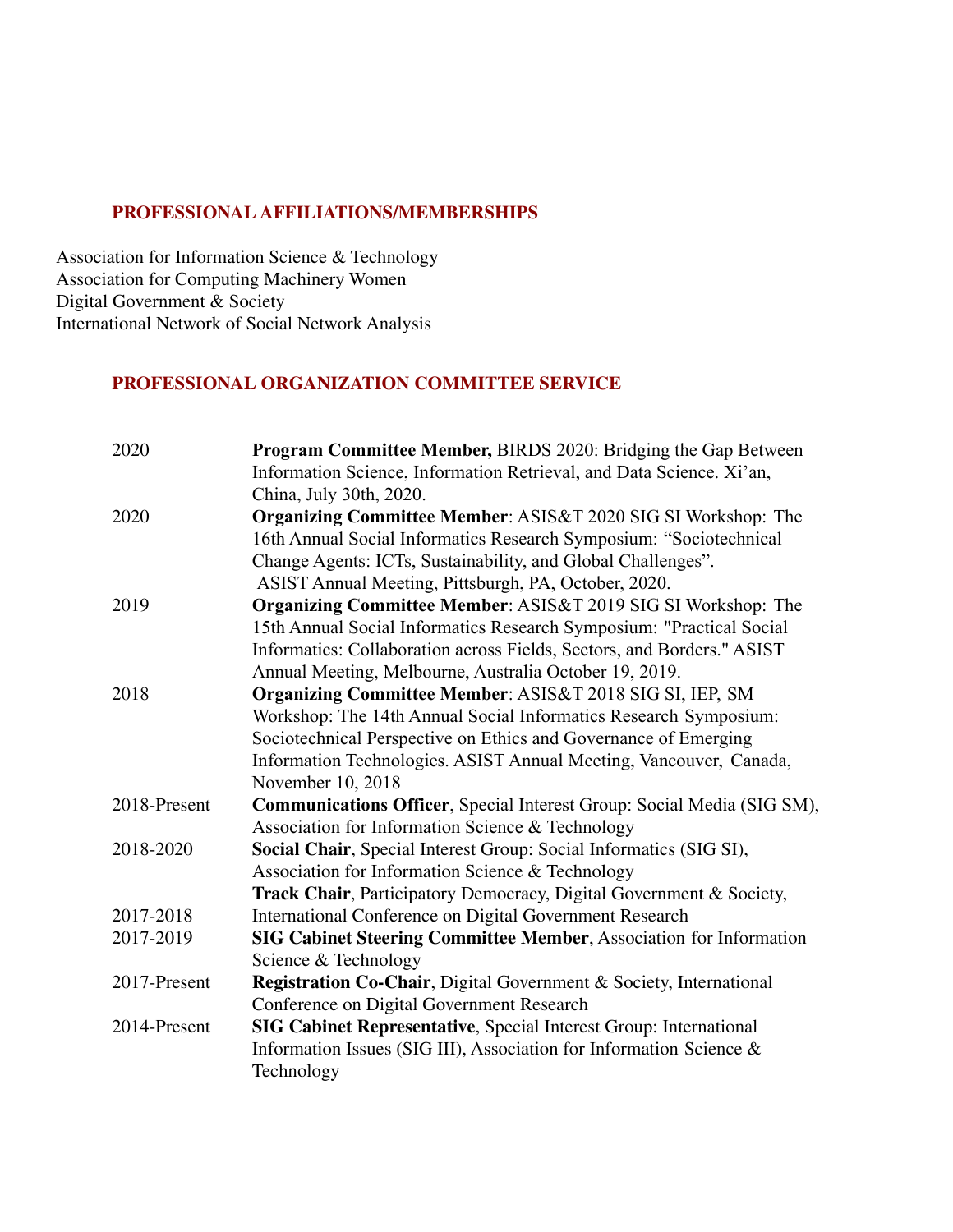| <b>Communications Officer, Special Interest Group: Social Informatics (SIG)</b> |
|---------------------------------------------------------------------------------|
| SI), Association for Information Science & Technology                           |
| Best Paper Award Judge, Association for Information Science &                   |
| Technology Special Interest Group Social Informatics (SIG SI), Annual           |
| Meeting                                                                         |
| <b>Committee Member, New Leaders Award Selection Committee,</b>                 |
| Association for Information Science & Technology                                |
| Program Committee Member, Social Media & Society International                  |
| Conference                                                                      |
| <b>Organizer</b> , New York Library Association, 1st Empire State Book Festival |
| & the NYS Writers Hall of Fame                                                  |
|                                                                                 |

# **UNIVERSITY AT ALBANY SERVICE**

| Co-Chair Advisor, Association for Information Science & Technology,          |
|------------------------------------------------------------------------------|
| <b>UAlbany Student Chapter</b>                                               |
| Co-Founder, Organizer and Team Leader, Open Source Festival,                 |
| University at Albany, State University of New York                           |
| Steering Committee Member, President's Forum on Data, University at          |
| Albany, State University of New York                                         |
| <b>Lead Organizer</b> , Rare Disease Hackathons, University at Albany, State |
| University of New York                                                       |
| <b>Grants Review Committee Member, University of Albany, Graduate</b>        |
| <b>Student Organization</b>                                                  |
| <b>Chair Public Relations, Co-Chair Program Coordination, Co-Chair</b>       |
| <b>Submission Review Committee, New Trends in Informatics Research</b>       |
| Conference, State University of New York at Albany                           |
| <b>President</b> , Association for Information Science & Technology, UAIbany |
| <b>Student Chapter</b>                                                       |
| Chair of Publicity & Membership, Association for Information Science &       |
| Technology, UAlbany Student Chapter                                          |
|                                                                              |

# **COMMUNITY OUTREACH**

| 2020      | Mentor, MIT RealtyHack: MIT XR Hackathon 2020, MIT, Cambridge MA,                                  |
|-----------|----------------------------------------------------------------------------------------------------|
|           | January 16-20. My role as mentor was to walk around to the different teams                         |
|           | that were in a specific room to see if they needed help with any usability                         |
|           | issues/questions with the applications they were building during the                               |
|           | hackathon.                                                                                         |
| 2016      | <b>Co-Instructor</b> , Hour of Code, Montessori Magnet School, Albany, NY,                         |
|           | Volunteer to guide 5th grade students through an Hour of Code event (20-25)<br>students per class) |
| 2015-2016 | <b>Community Manager, Open Source Initiative, responsible for engaging</b>                         |
|           | volunteers in open source projects                                                                 |